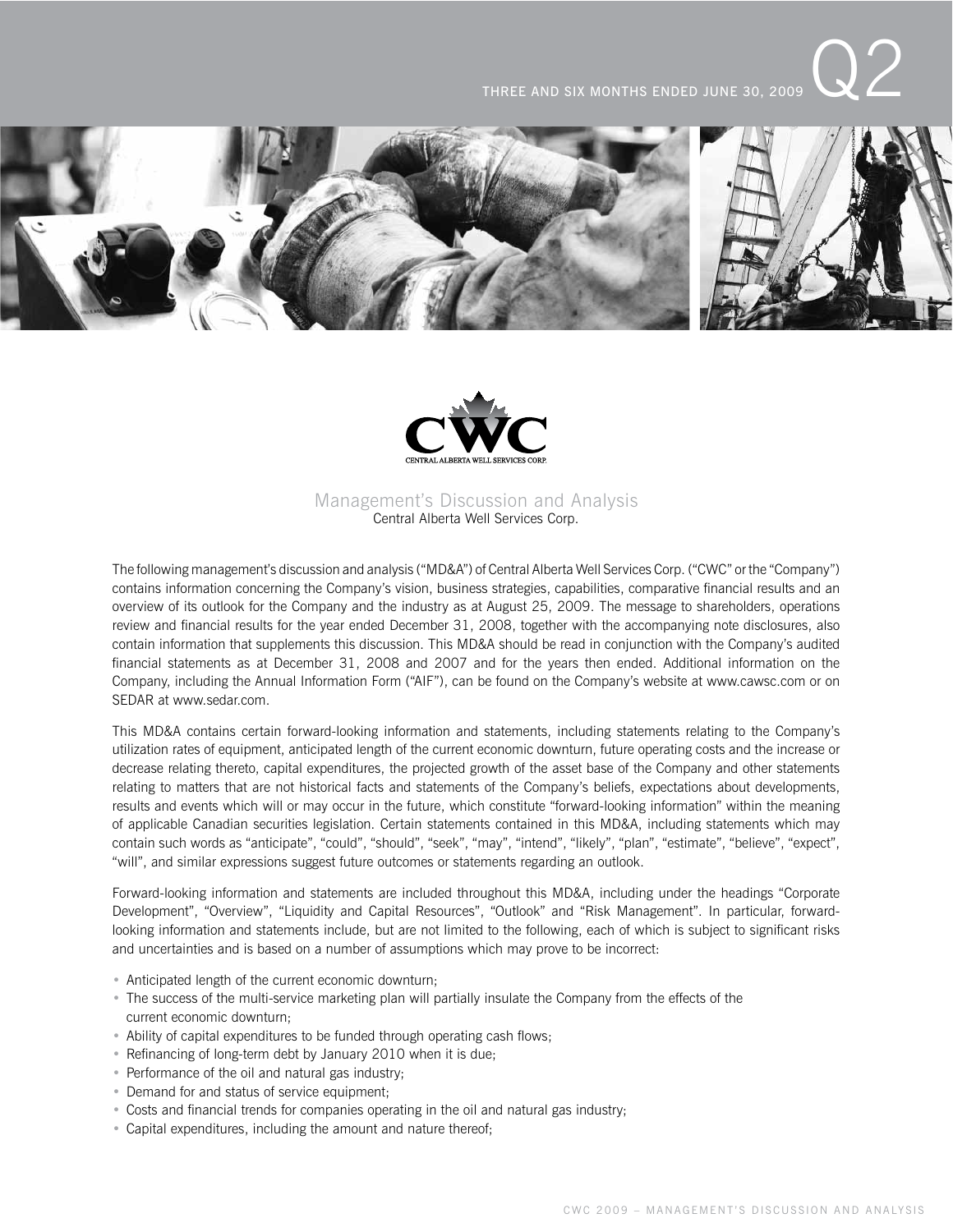- Demand for products and services;
- Expected cash provided by continuing operations;
- The Company's business strategy and outlook for business segments;
- Expansion and growth of the Company's business and operations;
- The maintenance of existing customer, supplier and partner relationships;
- Supply channels:
- Accounting policies and tax liabilities; most significantly being the entity's ability to refinance the debt before its maturity date and continue as a going concern;
- Expected payments pursuant to contractual obligations;
- The prospective impact of recent or anticipated regulatory changes;
- Credit and liquidity risks; and
- Other such matters.

Management has made certain assumptions and analyses which reflect their experience and knowledge in the industry. These assumptions and analyses are believed to be accurate and truthful at the time but the Company cannot assure readers that actual results will be consistent with these forward-looking statements. However, whether actual results, performance, or achievements will conform to the Company's expectations and predictions is subject to known and unknown risks and uncertainties which could cause actual results to differ materially from the Company's expectations. Further information regarding these risks and uncertainties may be found under the heading "Risk Management" in this MD&A, "Risk Factors" in the Company's Annual Information Form and in the Company's most recent financial statements, information circular and quarterly reports.

#### Corporate Development

CWC is an oilfield services company which offers a complete range of oil and gas services throughout the Western Canadian Sedimentary Basin ("WCSB"). The Company has two reporting segments, Well Servicing and Other Oilfield Services. The Well Servicing Segment includes Service Rigs and Coil Tubing. The Other Oilfield Services Segment includes Snubbing, Nitrogen, Testing and Rental activities.

The Company's corporate office is located in Calgary, Alberta and the main operating center is located in Red Deer, Alberta, with branch offices in Provost, Brooks and Grande Prairie. The Company provides well services to oil and gas exploration and development companies operating in Western Canada.

The Company commenced the 2009 year with 41 service rigs, eight (8) snubbing units, eight (8) coil tubing units, 14 nitrogen units and 12 testing packages. Delays occurred in the capital build program, originally anticipated to be completed prior to the end of 2008, and now scheduled to be completed throughout 2009. During the first quarter of 2009, three (3) service rigs were delivered under the build program. Two additional rigs will be delivered early in the third quarter with the final two still being delayed by management.

Expansion, particularly within the service rig fleet is a cornerstone of the Company's marketing plan and the strategic direction of the Company. The Company has been spending considerable efforts in marketing and streamlining processes to be able to offer a "full suite" of services to each customer to better meet their demands. This results in a more efficient project and provides cost savings to the customer while increasing utilization rates among all divisions. The Company believes that the ancillary services offered to its customers directly support the core division of service rigs which continues to grow. The Company anticipates that this combined marketing effort will minimize the impact of the global economic downturn on the Company. The goal is that a job granted in one division will evolve into a project involving as many of the divisions of the Company as is possible based on the customer's needs.

As a result of this expansion, the Company now operates the following fleet of equipment within the WCSB:

2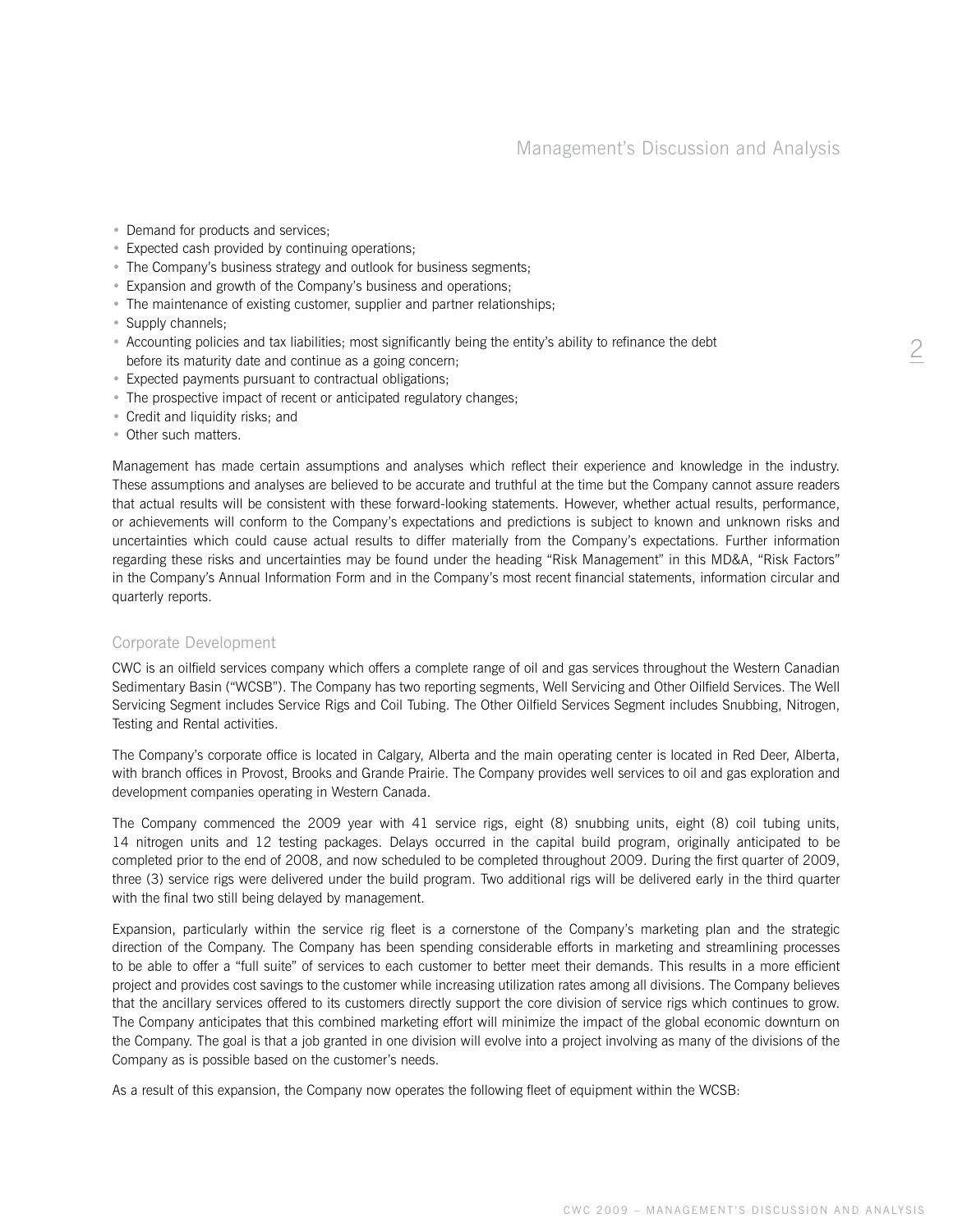|                                     |    | 2009             |                |          | 2008    |          |         |          | 2007    |          |
|-------------------------------------|----|------------------|----------------|----------|---------|----------|---------|----------|---------|----------|
| UNITS OPERATING<br>AT END OF PERIOD |    | JUNE 30 MARCH 31 | <b>DEC. 31</b> | SEPT. 30 | JUNE 30 | MARCH 31 | DEC. 31 | SEPT. 30 | JUNE 30 | MARCH 31 |
| Service rigs                        | 44 | 44               | 41             | 41       | 41      | 37       | 24      | 21       | 19      | 18       |
| Coil units                          | 8  | 8                | 8              | 8        | 8       | 8        | 8       | 8        | 8       | 8        |
| Snubbing units                      | 8  | 8                | 8              | 8        |         |          |         |          |         |          |
| Nitrogen tankers                    |    |                  |                |          |         |          |         |          |         |          |
| & pumpers                           | 14 | 14               | 14             | 14       | 14      | 4ء       | 14      | 14       | 13      | 13       |
| Pressure tanks                      | 12 | 12               | 12             | 12       | 12      | -2       | 12      | 12       | 12      |          |

The Company's commitment to building a modern fleet with leading edge technology continues to stand out in an industry characterized by an ageing equipment infrastructure. As a result, used equipment acquired will undergo the necessary rework to bring the rigs up to the Company's standards. Originally, the Company anticipated that the rework would be complete so the units would be available in the first quarter, but current economic conditions have led to a postponement of the rework of these units. Once economic conditions improve, utilizations return to normal levels and cash flows permit, the rework will be rescheduled.

During the second quarter the Company was in discussions to sell two complete service rigs and related support equipment to a Canadian based drilling contractor with international operations. On August 4, 2009, the sale was completed and a condition of the agreement was that the purchaser would relocate the equipment outside of Canada and would not operate the equipment within Canada for a period of four years. The \$5.4 million in proceeds will be used to satisfy outstanding capital commitments remaining from the previously announced build program.

#### Overview

| THREE AND SIX MONTHS ENDED JUNE 30                  |     | 2009        |                | 2008<br>(Restated) |                | 2009        | 2008<br>(Restated) |
|-----------------------------------------------------|-----|-------------|----------------|--------------------|----------------|-------------|--------------------|
| Revenues                                            | \$  | 6,397,280   |                | \$12,756,325       | $\mathfrak{L}$ | 25,433,894  | \$37,341,662       |
| Operating costs                                     |     | 4,940,690   |                | 8,845,585          |                | 17,910,235  | 23,635,926         |
| Gross profit                                        |     | 1,456,590   |                | 3,910,740          |                | 7,523,659   | 13,705,736         |
| Gross profit %                                      |     | 22.8%       |                | 30.7%              |                | 29.6%       | 36.7%              |
| General and administrative expenses                 |     | 2,945,229   |                | 2,383,000          |                | 6,019,838   | 5,114,840          |
| EBITDAS <sup>(1)</sup>                              |     | (1,488,639) |                | 1,527,740          |                | 1,503,821   | 8,590,896          |
| EBITDAS <sup>(1)</sup> per share: Basic and diluted |     | (0.05)      |                | 0.05               |                | 0.06        | 0.31               |
| Stock based compensation                            |     | 259,581     |                | 208,826            |                | 514,332     | 392,630            |
| Interest                                            |     | 1,333,035   |                | 1,168,698          |                | 2,697,531   | 2,492,053          |
| Depreciation and amortization                       |     | 2,472,548   |                | 3,118,195          |                | 5,271,503   | 6,611,360          |
| Net loss before tax                                 |     | (5,553,803) |                | (2,967,979)        |                | (6,979,545) | (905, 147)         |
|                                                     |     |             |                |                    |                |             |                    |
| Cash flows from operating activities                |     | 4,095,351   |                | 7,152,805          |                | 2,915,735   | 485,264            |
| Less: Change in non-cash working capital            |     | 6,435,837   |                | 6,622,326          |                | 3,084,763   | (6,200,948)        |
| Funds from operations <sup>(2)</sup>                |     | (2,340,486) |                | 530,479            |                | (169, 028)  | 6,686,212          |
| Funds from operations per share (2):                |     |             |                |                    |                |             |                    |
| Basic and diluted                                   | \$  | (0.09)      | \$             | 0.02               | \$             | (0.01)      | \$<br>0.24         |
| Loss per share:                                     |     |             |                |                    |                |             |                    |
| Basic and diluted                                   | \$. | (0.19)      | $\mathfrak{L}$ | (0.10)             | $\mathfrak{L}$ | (0.24)      | \$<br>(0.04)       |
| Purchase of property, plant and equipment           |     | (1,455,821) |                | \$ (4,357,806)     | \$             | (8,385,250) | \$(19,900,395)     |

(1) EBITDAS is calculated from the statement of income (loss) as revenue less operating costs and general and administrative expenses, exclusive of stock based compensation costs, and is used to assist management and investors in assessing the Company's ability to generate cash from operations. EBITDAS is a non-GAAP measure and does not have any standardized meaning prescribed by GAAP and may not be comparable to similar measures provided by other companies.

(2) Funds from operations is defined as cash from operating activities before changes in non-cash working capital. Funds from operations and funds from operations per share are measures that provide investors additional information regarding the Company's liquidity and its ability to generate funds to finance its operations. Funds from operations and Funds from operations per share do not have any standardized meaning prescribed by GAAP and may not be comparable to similar measures provided by other companies.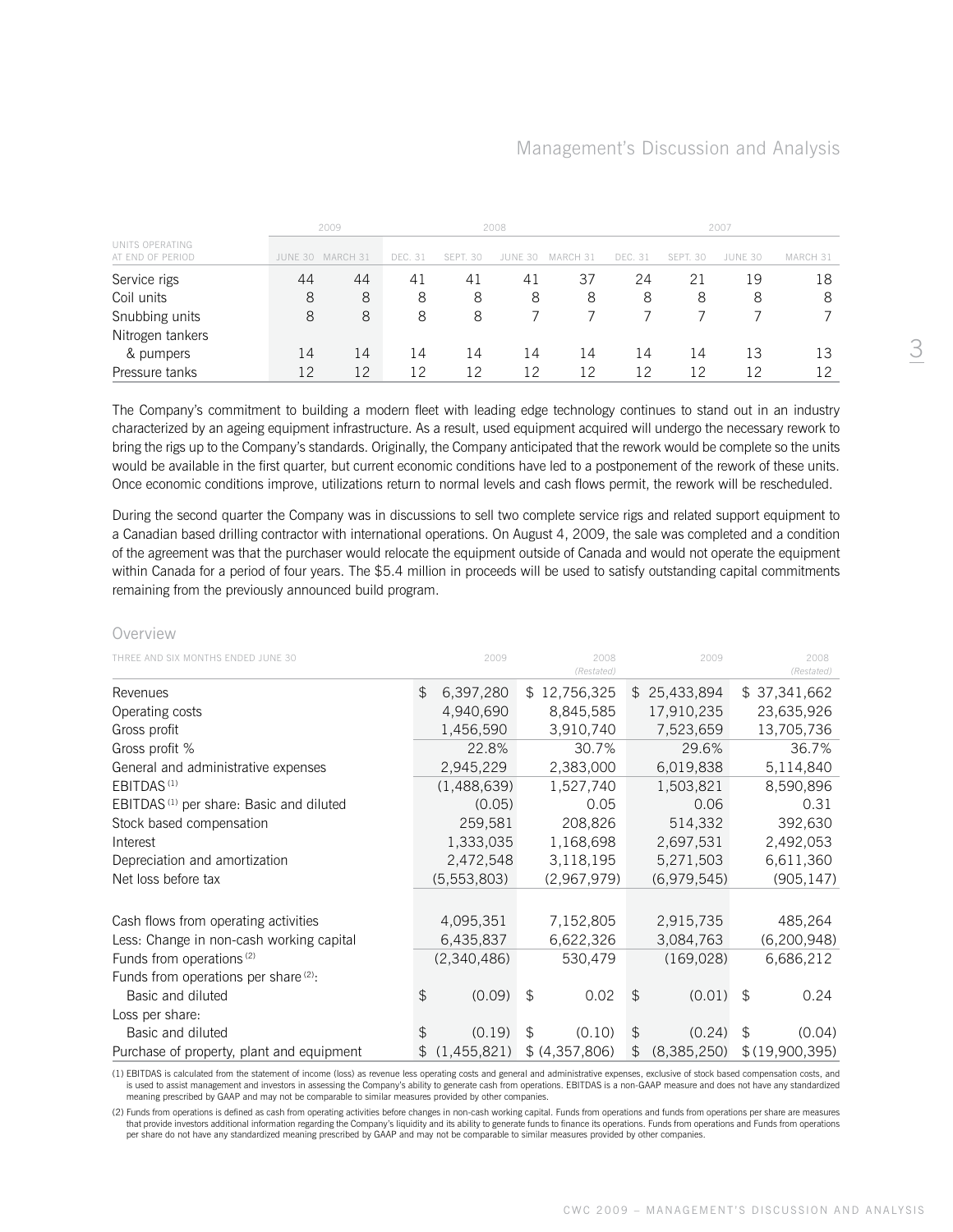Revenues for the second quarter of 2009 were \$6.4 million, a 50% decrease from the record revenues seen in the second quarter of 2008. Year to date, the year over year decrease in revenues was \$11.9 million or 31.9%. The decrease was directly attributable to decreased utilization rates as a result of the current economic downturn, particularly within the Well Services Segment. Of the \$6.4 million year over year decrease for the quarter, \$4.7 million or 73.4% is attributable to decreases in the Well Servicing Segment and \$1.7 million or 26.6% is attributable to decreases in the Other Oilfield Services Segment. Of the \$11.9 million year to date year over year decrease, \$9.0 million is attributable to decreases in the Well Servicing Segment and \$2.9 million is attributable to decreases in the Other Oilfield Services Segment.

Gross profit is mainly impacted by costs of direct labour, costs of running supplies for the fleet and the rates charged for the services provided. In the second quarter of 2009, gross profit as a percentage of revenues decreased by 7.9%. The decrease was consistent with a decrease in rates charged to customers as lower commodity prices have led companies to more aggressively seek out cost savings. The Company anticipates lower fuel costs to continue throughout most of 2009, consistent with the anticipated length in the current economic downturn being experienced. The Company also anticipates continued pressure on rates for services will occur throughout 2009 as market competition remains tight.

General and administrative expenses, as detailed in the table shown below, increased year over year by \$0.5 million. The increase in wages and benefits of \$0.3 million is consistent with the increase seen year over year in the first quarter and is a result of additions of key management and staff to guide the Company through the downturn and leave the Company well poised to take advantage of the increased activity that is expected to follow. These key staff included additional staff in Grande Prairie, a field safety manager and an addition to the sales team in Calgary.

|                                  |                 | SIX MONTHS ENDED JUNE 30<br>THREE MONTHS ENDED JUNE 30 |                            |                  |  |  |  |
|----------------------------------|-----------------|--------------------------------------------------------|----------------------------|------------------|--|--|--|
|                                  | 2009            | 2008                                                   | 2009                       | 2008             |  |  |  |
| Wages and benefits               | 1,624,230<br>\$ | 1,271,184<br>\$                                        | 3,461,103<br>$\mathcal{F}$ | 2,813,783<br>\$. |  |  |  |
| Bad debts                        | 41,951          | 103.464                                                | 187,888                    | 123,463          |  |  |  |
| Office                           | 231,827         | 174.020                                                | 517,437                    | 324.949          |  |  |  |
| Facility                         | 438,492         | 348.262                                                | 897,371                    | 696,736          |  |  |  |
| Professional fees                | 285,290         | 145,669                                                | 405,394                    | 368,431          |  |  |  |
| Other administration             | 323,439         | 340,403                                                | 550,645                    | 787,478          |  |  |  |
|                                  | 2,945,229<br>\$ | 2,383,002<br>$\mathbb{S}^-$                            | 6,019,838<br>\$            | 5,114,840<br>\$  |  |  |  |
| General and administrative costs |                 |                                                        |                            |                  |  |  |  |
| as a % of revenues               | 46.0%           | 18.7%                                                  | 23.7%                      | 13.7%            |  |  |  |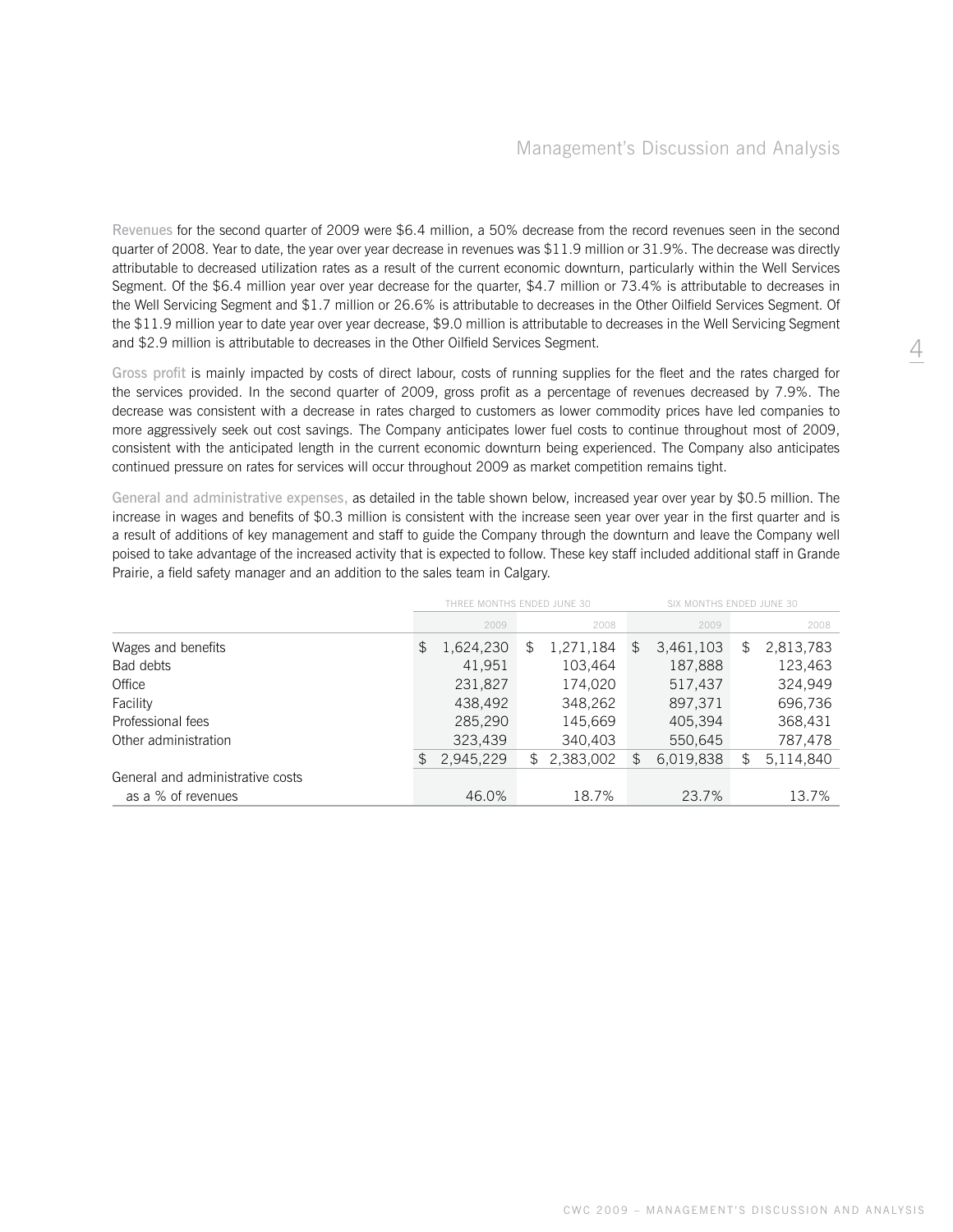Bad debts of \$41,951 in the second quarter of 2009 are due to provisions being made for two (2) additional customers whose current financial condition and inability to secure adequate financing has led management to believe these customers will be unable to settle their liabilities.

The increase in facilities and office expenses are a result of additional facilities being established in Grande Prairie and the larger space leased for the Calgary corporate head office during the first quarter.

The increase in professional fees is a result of the now expired offer with Tricap Equity Partners II in which the Company incurred additional legal, advisory and other corporate fees related to a proposed takeover transaction.

Other administration costs remain consistent year over year.

General and administrative costs expressed as a percentage of revenues is 27.3% higher year over year as a result of the lower than expected revenues seen in the second quarter of 2009.

Stock based compensation increased year over year by \$50,755. The increase is a result of the stock options issued in the second quarter of 2008.

Interest expense is incurred from the Company's term facility as well as the short term revolving operating facility and accretion expenses relating to the transaction costs and warrants arising from the refinancing that occurred in 2007. These costs are detailed in the table that follows. Interest is calculated on a floating basis above CIBC prime rate dependent on the amount of the facility drawn upon. The small decrease in interest year over year is a reflection of the lower interest rates. In the second quarter of 2008, \$48.7 million was outstanding on the term debt facility, in the second quarter of 2009, the amount outstanding under this facility is \$59.9 million, however, the corresponding interest has decreased by \$106,806. The effective interest rate for the second quarter was 8.9%.

|                              | THREE MONTHS ENDED JUNE 30 |                    | SIX MONTHS ENDED JUNE 30 |           |  |                    |
|------------------------------|----------------------------|--------------------|--------------------------|-----------|--|--------------------|
|                              | 2009                       | 2008<br>(Restated) |                          | 2009      |  | 2008<br>(Restated) |
| Interest on debt             | \$<br>780,512              | 887.318            |                          | 1,611,272 |  | 1,794,949          |
| Interest income              | (956)                      | (7.367)            |                          | (7.468)   |  | (23,705)           |
| Accretion on finance charges | 306,165                    | 226.024            |                          | 605.710   |  | 447,062            |
| Accretion on warrants        | 247,313                    | 62.723             |                          | 488,015   |  | 273,747            |
|                              | 1,333,035                  | 1,168,698          |                          | 2,697,531 |  | \$2,492,053        |

Depreciation decreased by \$0.6 million year over year, as a result of the lower utilization rates and the inclusion of salvage values for production units which occurred in the later part of 2008. Depreciation estimates on production units were changed to include a salvage value as it was felt depreciating the assets to zero was not an accurate reflection of the use of the asset.

Cash flows from operating activities decreased by \$2.8 million as a result of a \$3.1 million decrease in funds from operations and a \$0.2 million decrease in non-cash working capital.

Capital expenditures for the second quarter of 2009 consist mainly of \$1.5 million in final payments relating to the capital build program initiated in 2008 which resulted in the delivery of three (3) additional service rig units and related support equipment. In the prior year, capital expenditures of \$4.4 million consisted mainly of the acquisition of three (3) service rigs and related equipment and completion of the capital build program initiated in 2007.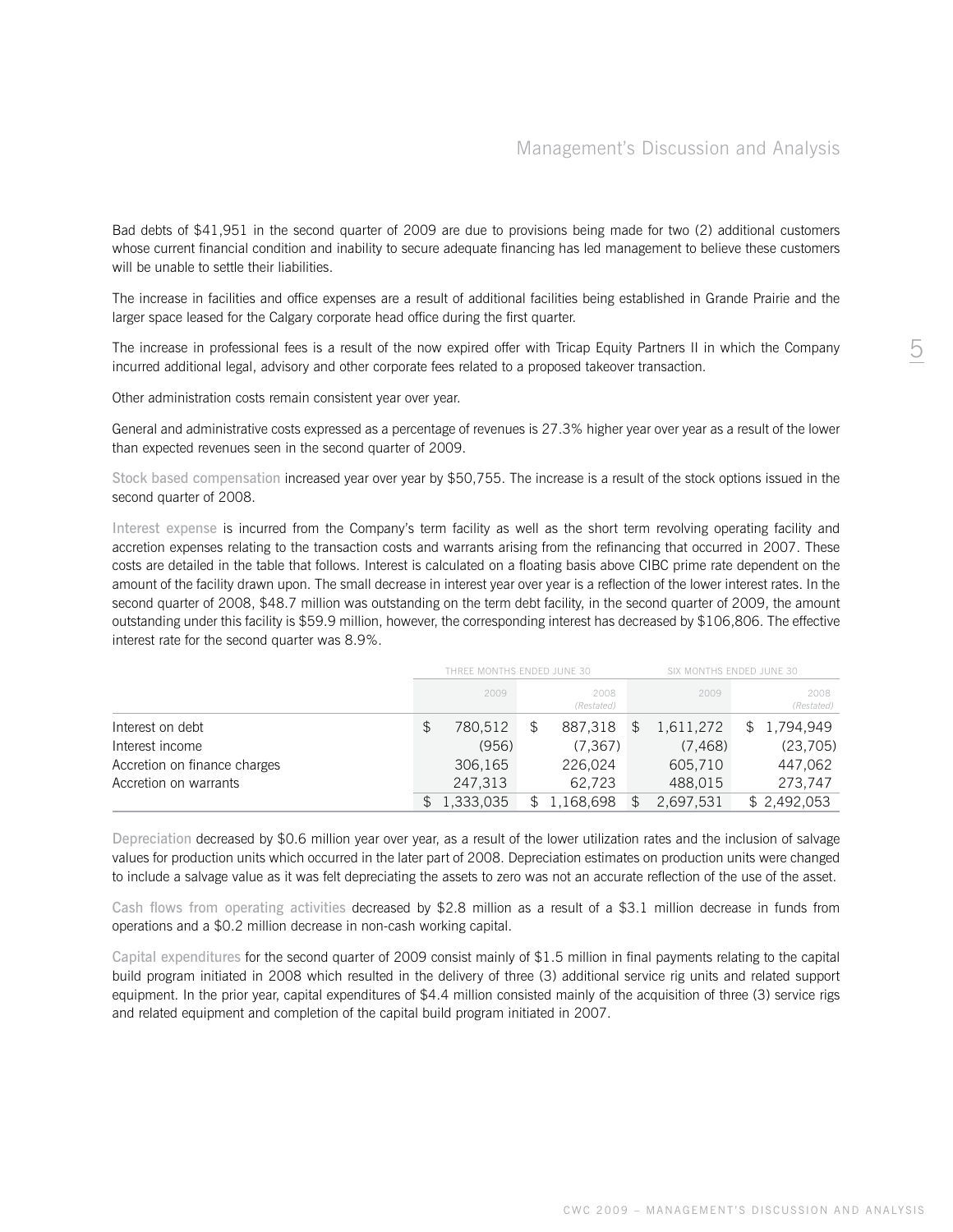# Quarterly Review

| (In 000's, except per share data)         |          | 2009                   |                        | 2008                    |                        |                        |
|-------------------------------------------|----------|------------------------|------------------------|-------------------------|------------------------|------------------------|
| THREE MONTHS ENDING                       | Q2       | Q1                     | Q4                     | Q3<br>(Restated)        | Q2<br>(Restated)       | Q1<br>(Restated)       |
| <b>REVENUES</b>                           |          |                        |                        |                         |                        |                        |
| Well Servicing                            | \$4,467  | \$12,979               | \$12,789               | \$16,732                | 9,165<br>\$            | \$17,206               |
| Other Oilfield Services                   | \$1,930  | 6,058<br>$\frac{1}{2}$ | 5,658<br>\$            | \$6,290                 | 3,591<br>$\frac{1}{2}$ | $\frac{1}{2}$<br>7,379 |
|                                           | \$6,397  | \$19,037               | \$18,447               | \$23,022                | \$12,756               | \$24,585               |
| Net income (loss)                         | (5, 228) | (1,240)                | (1,938)                | 901                     | (2,769)                | 1,748                  |
| EPS: Basic and diluted                    | (0.19)   | (0.05)                 | (0.07)                 | 0.03                    | (0.10)                 | 0.06                   |
| Weighted average                          |          |                        |                        |                         |                        |                        |
| Class A common shares                     | 20,234   | 20,503                 | 20,810                 | 21,451                  | 21,502                 | 21,532                 |
| Weighted average                          |          |                        |                        |                         |                        |                        |
| Class B common shares                     | 6,953    | 6,701                  | 6,604                  | 6,373                   | 6,373                  | 6,343                  |
| Total weighted                            |          |                        |                        |                         |                        |                        |
| average common shares                     | 27,187   | 27,204                 | 27,414                 | 27,824                  | 27,875                 | 27,875                 |
| Total assets                              | 135,998  | 146,412                | 144,194                | 144,407                 | 134,120                | 140,868                |
| Debt                                      | 58,647   | 60,298                 | 55,419                 | 52,070                  | 45,615                 | 49,172                 |
| Purchase of property, plant and equipment | \$1,456  | \$6,929                | \$5,454                | \$6,818                 | \$4,358                | \$15,543               |
| (In 000's, except per share data)         |          |                        |                        | 2007                    |                        |                        |
| THREE MONTHS ENDING                       |          |                        | Q4                     | Q3                      | Q2                     | Q1                     |
|                                           |          |                        | (Restated)             | (Restated)              | (Restated)             | (Restated)             |
| <b>REVENUES</b>                           |          |                        |                        |                         |                        |                        |
| Well Servicing                            |          |                        | 8,855<br>\$            | 7,270<br>$\updownarrow$ | \$3,968                | \$10,137               |
| Other Oilfield Services                   |          |                        | $\frac{1}{2}$<br>3,719 | $\updownarrow$<br>4,643 | \$1,998                | $\frac{1}{2}$<br>6,761 |
|                                           |          |                        | \$12,574               | \$11,913                | \$5,966                | \$16,898               |
| Net income (loss)                         |          |                        | (134)                  | 272                     | (3,744)                | (454)                  |
| EPS: Basic and diluted                    |          |                        | (0.01)                 | 0.01                    | (0.13)                 | (0.04)                 |
| Weighted average                          |          |                        |                        |                         |                        |                        |
| Class A common shares                     |          |                        | 22,533                 | 22,663                  | 14,427                 | 10,468                 |
| Weighted average                          |          |                        |                        |                         |                        |                        |
| Class B common shares                     |          |                        | 5,748                  | 5,654                   | 6,772                  |                        |
| Total weighted                            |          |                        |                        |                         |                        |                        |
| average common shares                     |          |                        | 28,281                 | 28,317                  | 21,199                 | 10,468                 |
| Total assets                              |          |                        | 118,465                | 110,762                 | 107,107                | 106,675                |
| Debt                                      |          |                        | 29,242                 | 20,138                  | 15,239                 | 57,852                 |
| Purchase of property, plant and equipment |          |                        | \$12,154               | 5,551<br>\$             | \$6,770                | \$12,577               |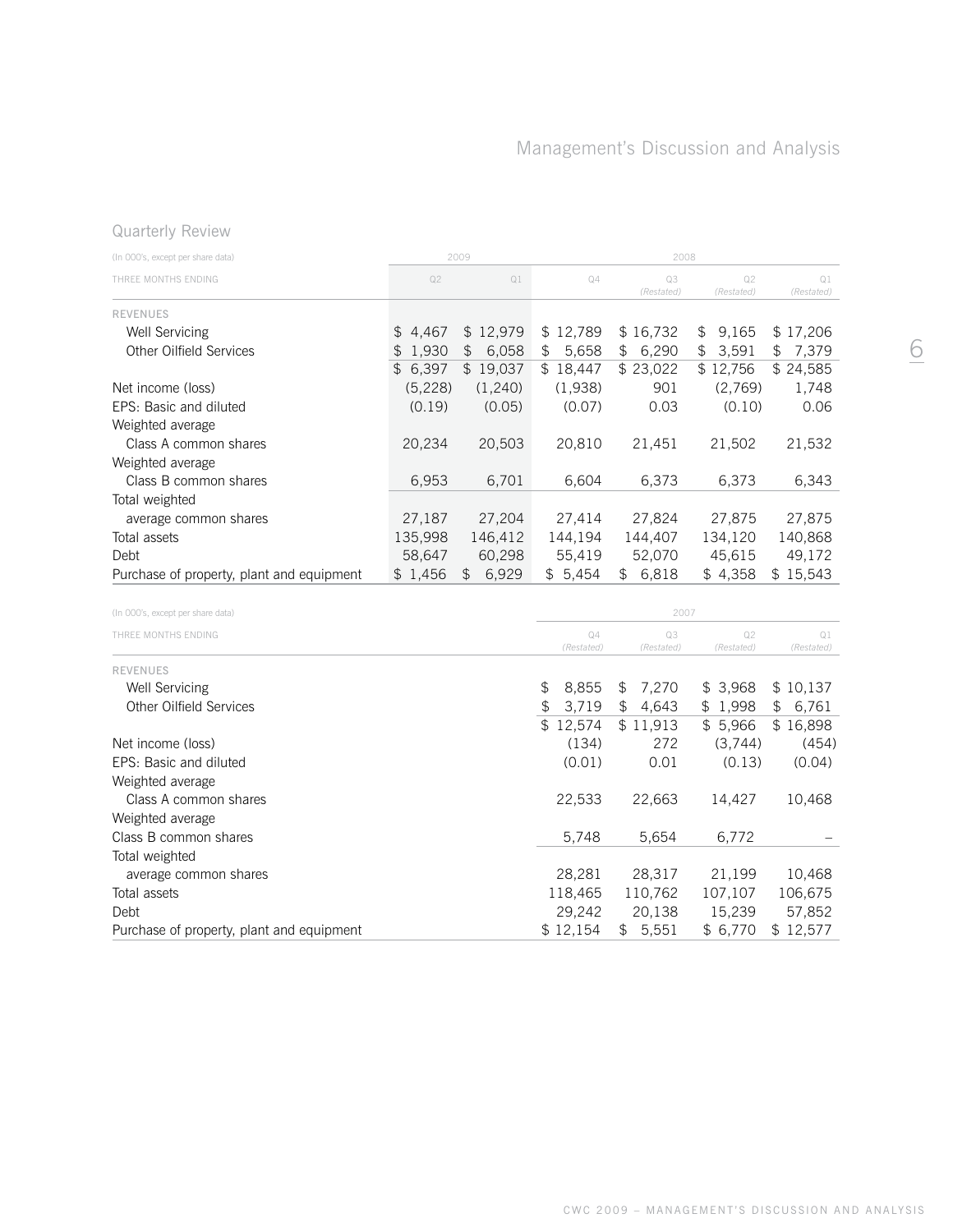Revenues for the second quarter were \$6.4 million, a year over year decrease of \$6.4 million or 50%. The majority of the decrease relates to the Well Servicing Segment where reduced utilizations decreased revenues by \$4.7 million year over year. Reduced utilization rates within the Other Oilfield Services Segment decreased revenues \$1.7 million year over year. Accordingly, utilization rates for both the Well Servicing and Other Oilfield Services Segments were down year over year by 22% and 14%, respectively.

Net loss declined in the second quarter as a result of lower than expected utilization rates and one time charges for bad debts and expenses relating to the proposed takeover proposal. The second quarter ended with a net loss of (\$5.6 million), a decline of \$2.8 million from the second quarter of 2008 and \$4.3 million from the first quarter of 2009.

Weighted average common shares have declined as a result of the Company's Normal Course Issuer Bid ("NCIB") program which began in August 2007 and renewed in September, 2008. Under the renewed NCIB, the Company is permitted to purchases up to a maximum of 1,073,187 Class A Shares on the open market. To date in 2009, a total of 63,500 have been repurchased at an average cost of \$0.46 per share including commissions. No shares were repurchased in the three months ended June 30, 2009.

Term debt declined by \$0.1 million from the first quarter of 2009 and increased \$13 million from the second quarter of 2008. The increased debt has been used to fund expansion of the fleet, critical to the long-term viability of the Company. Capital expenditures for the second quarter of 2009 totalled \$1.5 million, all of which were funded from cash flows from operations.

|                               | THREE MONTHS ENDED JUNE 30 |             |    |                    |  | SIX MONTHS ENDED JUNE 30 |                    |  |
|-------------------------------|----------------------------|-------------|----|--------------------|--|--------------------------|--------------------|--|
|                               |                            | 2009        |    | 2008<br>(Restated) |  | 2009                     | 2008<br>(Restated) |  |
| WELL SERVICING                |                            |             |    |                    |  |                          |                    |  |
| Revenues                      | S.                         | 4.467.304   | S. | 9.164.605          |  | \$17,445,993             | \$26,370,894       |  |
| Income (loss) before taxes    |                            | (1,630,762) |    | (397.509)          |  | (595.996)                | 2,356,503          |  |
| Depreciation and amortization |                            | 1,615,903   |    | 2,321,852          |  | 3,568,779                | 5,010,730          |  |
| EBITDAS <sup>(1)</sup>        |                            | (14.859)    |    | 1,924,343          |  | 2,972,803                | 7,367,233          |  |

### Well Servicing Segment

(1) EBITDAS is calculated from the statement of income (loss) as revenue less operating costs and general and administrative expenses, exclusive of stock based compensation costs, and is used to assist management and investors in assessing the Company's ability to generate cash from operations. EBITDAS is a non-GAAP measure and does not have any standardized<br>meaning prescribed by GAAP and may not be com

The Well Servicing Segment consists of a fleet of 44 service rigs and related support equipment and eight (8) coil tubing units. The fleet operates from facilities in Red Deer, Provost, Brooks and a newly established facility in Grande Prairie. The Company's fleet of service rigs consists mainly of rigs that have been built since the inception of the Company and provides safer, more reliable equipment than that of its competitors.

Revenues for the second quarter of 2009 were \$4.5 million, a decrease of \$4.7 million year over year. The reduction in revenues is consistent with the 22% year over year decrease in utilization consistent with the downturn currently being experienced in the industry and the additional negative pressures on rates. Year to date, the 22% reduction in utilization rates resulted in a \$9.0 million reduction in revenues.

Gross profit expressed as a percentage of revenues was 28% for the first six months of 2009, versus 37% in 2008. The decline is a result of decreased utilization and downward pressure on rates charged to the customers.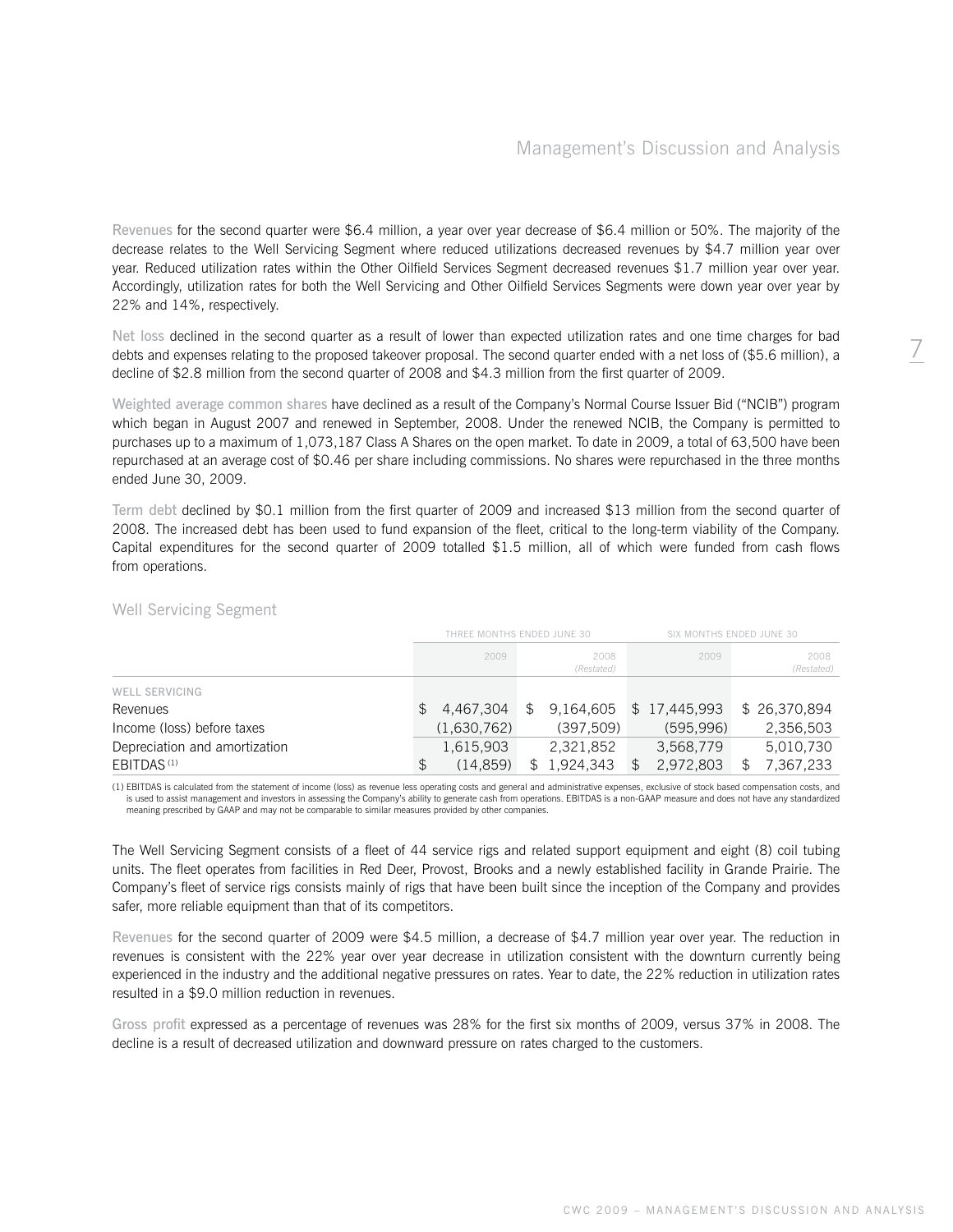Income (loss) before taxes of (\$1.6) million declined \$1.2 million from the second quarter of 2008, again as a result of the decreased utilizations and lower rates resulting in a lower profit margin to cover fixed overhead costs. Year to date, decreased utilizations as a result of the current economic downturn resulted in a \$3.0 million reduction in income year over year.

Depreciation decreased by \$0.7 million year over year as a result of the implementation of a change in estimate which occurred in the third quarter of 2008 and the lower utilization rates. Service rigs are depreciated on a unit of production basis so as utilization declines, the depreciation for these units declines at a corresponding rate.

EBITDAS decreased by \$1.9 million year over year for the three months ended June 30, 2008 and \$4.4 million for the six months ended June 30, 2008, largely due to the decrease in rates charged and the decline in utilizations in the quarter.

#### Other Oilfield Services Segment

|                               | THREE MONTHS ENDED JUNE 30 |             |     |                    |                |           | SIX MONTHS ENDED JUNE 30 |                    |  |
|-------------------------------|----------------------------|-------------|-----|--------------------|----------------|-----------|--------------------------|--------------------|--|
|                               |                            | 2009        |     | 2008<br>(Restated) |                | 2009      |                          | 2008<br>(Restated) |  |
| OTHER OILFIELD SERVICES       |                            |             |     |                    |                |           |                          |                    |  |
| Revenues                      |                            | 1,929,976   | \$. | 3.591.160          | $\mathfrak{F}$ | 7.987.901 |                          | \$10,969,983       |  |
| Income (loss) before taxes    |                            | (1,026,870) |     | (196.644)          |                | (473.474) |                          | 1,427,682          |  |
| Depreciation and amortization |                            | 615.133     |     | 744.817            |                | 1,220,253 |                          | 1,504,845          |  |
| EBITDAS <sup>(1)</sup>        |                            | (411,737)   |     | 548,173            |                | 746,779   |                          | 2,932,527          |  |

(1) EBITDAS is calculated from the statement of income (loss) as revenue less operating costs and general and administrative expenses, exclusive of stock based compensation costs, and is used to assist management and investors in assessing the Company's ability to generate cash from operations. EBITDAS is a non-GAAP measure and does not have any standardized meaning prescribed by GAAP and may not be comparable to similar measures provided by other companies.

The Other Oilfield Services Segment consists of eight (8) snubbing units, 14 nitrogen tankers and pumpers, 12 well testing units and rental equipment. The nitrogen pumping units are a heat recovery nitrogen system used in many applications of the services provided by the Company. Nitrogen is used in place of air whenever a risk hazard assessment dictates. Nitrogen is an inert gas that is non-corrosive and non-explosive. It is ideal for industrial type applications for purging pipelines, pressure testing vessels and facilitating withdrawing stored liquids from vessels. The nitrogen pumpers also work in conjunction with the Company's coil tubing, well servicing and snubbing divisions and provide a synergized service for the Company's clientele. Snubbing and stripping operations are designed to enhance efficiency and performance in completion and workovers, wireline operations and underbalanced drilling. Snubbing units have the ability to operate in a continuous, pressure-controlled environment such as fluid-sensitive formations, under-pressured reservoirs, naturally fractured reservoirs and low-permeability sandstone reservoirs.

Revenues for the second quarter were \$1.9 million, a decrease of \$1.7 million. Year to date, revenues declined by \$2.9 million on a year over year basis. The decrease in revenues is attributable to utilization rates for this segment decreasing by 14% to 13% in the second quarter of 2009 from 27% in the second quarter of 2009.

Gross profit expressed as a percentage of revenues was 7% for the second quarter, versus 29% in 2008, a decrease of 22% on a 14% decrease in utilizations. Year to date, gross profit expressed as a percentage of revenues decreased by 13% to 24%. The gross profit percentage was impacted negatively as more employees in the nitrogen division are on a fixed salary, rather than an hourly rate. As a result, as utilization rates decrease, the margin is decreased significantly as less hours of work are obtained from the same fixed salary cost.

Income (loss) before taxes of (\$1.0) million for the three months ended June 30, 2009 has declined (\$0.8) million from the prior year, as a result of the decreased utilization rates for this segment and lower rates charged to customers compounded by the effect of having to cover the fixed salary costs remaining in this division. Year to date, income (loss) before taxes declined \$1.9 million year over year.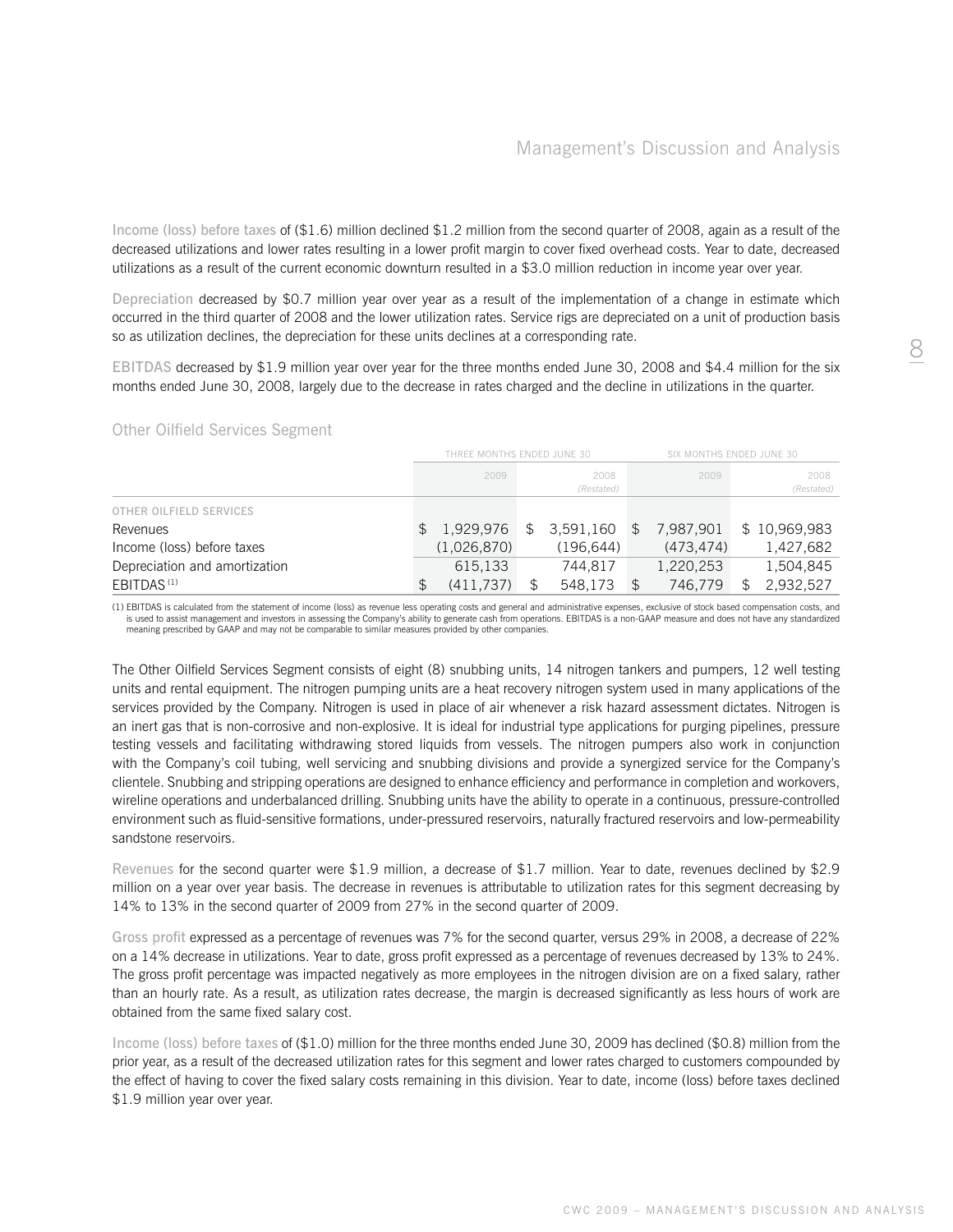Depreciation year over year, decreased by \$0.1 million for the quarter and \$0.3 million year to date as a result of the implementation of a change in estimate on production equipment in the third quarter of 2008, which lowered depreciation. Production equipment used in the Other Oilfield Services Segment is amortized on a straight-line basis versus the units of production method used by service rigs in the Well Servicing Segment. As a result, depreciation does not fluctuate with changes in utilization rates.

EBITDAS year over year, decreased by \$0.9 million for the quarter and \$2.2 million year to date largely due to the decline in utilization rates and the impact of the fixed salary costs in the nitrogen division.

|                                                              |              | 2009           |                           | 2008                              |                       |                        |
|--------------------------------------------------------------|--------------|----------------|---------------------------|-----------------------------------|-----------------------|------------------------|
| FOR THE QUATER ENDED                                         | JUNE 30      | MARCH 31       | DECEMBER 31               | <b>SEPTEMBER 30</b><br>(Restated) | JUNE 30<br>(Restated) | MARCH 31<br>(Restated) |
| Working capital net                                          |              |                |                           |                                   |                       |                        |
| of term debt                                                 | 5,918,992    | 9,747,219      | 12,238,602                | 12,742,370                        | 9,354,114             | 16,968,484             |
| Working capital (deficiency)                                 | (52,703,846) | (48, 454, 896) | 12,238,602                | 12,762,370                        | 9,374,114             | 16,988,484             |
| Working capital (deficiency)                                 |              |                |                           |                                   |                       |                        |
| net of restricted cash                                       | (52,703,846) | (48, 454, 896) | 12,238,602                | 12,742,370                        | 9,354,114             | 16,968,484             |
| Debt                                                         | 58,647,338   | 60,298,124     | 55,419,098                | 52,069,935                        | 45,615,061            | 49,172,360             |
| Shareholders' equity                                         | 72,896,522   | 77,864,744     | 78,878,772                | 80,777,345                        | 80,116,784            | 82,690,368             |
| Debt to equity                                               | 0.80         | 0.77           | 0.70                      | 0.64                              | 0.57                  | 0.59                   |
|                                                              |              |                |                           |                                   |                       |                        |
|                                                              |              |                |                           | 2007                              |                       |                        |
| FOR THE QUATER ENDED                                         |              |                | DECEMBER 31<br>(Restated) | <b>SEPTEMBER 30</b><br>(Restated) | JUNE 30<br>(Restated) | MARCH 31<br>(Restated) |
| Working capital (deficiency)<br>Working capital (deficiency) |              |                | 6,887,749                 | 9,538,833                         | 7,372,666             | 8,693,451              |
| net of restricted cash                                       |              |                | 6,472,749                 | 9,123,833                         | 6,957,666             | 8,278,451              |
| Debt                                                         |              |                | 29,241,812                | 20,138,422                        | 15,238,728            | 57,851,746             |
| Shareholders' equity                                         |              |                | 80,785,259                | 81,040,920                        | 80,854,625            | 34,535,554             |

# Liquidity and Capital Resources

For the second quarter of 2009, working capital was a deficiency of \$52.7 million, a further decrease of \$4.2 million from the first quarter of 2009. The decrease is a result of the term debt, which is due in January 2010, becoming current in the first quarter of 2009. Excluding this debt, working capital was \$5.9 million as at June 30, 2009, a decline of \$3.8 from the first quarter of 2009.

Debt to equity 1.56 0.36 0.25 0.19 1.56

The decrease in debt of \$1.7 million from the first quarter is a result of repayment of all amounts drawn on the operating facility at the end of the first quarter and the accretion expense taken in the quarter.

Shareholders' equity is \$72.9 million at June 30, 2009, a reduction of \$5.0 million from the first quarter of 2009. The reduction in equity is a result of the loss incurred in the second quarter of 2009.

As at June 30, 2009, the Company had 20,233,830 Class A Common Shares issued and outstanding and 6,953,531 Class B Common Shares issued and outstanding.

Debt to equity is 0.80 at June 30, 2009, 0.23 higher than as at June 30, 2008. This is mainly a result of increased debt being incurred to fund the expansion plans of the Company. The Company has a debt facility to a maximum of \$59.9 million, which is due in January, 2010. All of the funds available under this facility have been drawn. It is the Company's intention to reduce the amount of the debt to \$29.9 million and refinance that amount prior to its due date.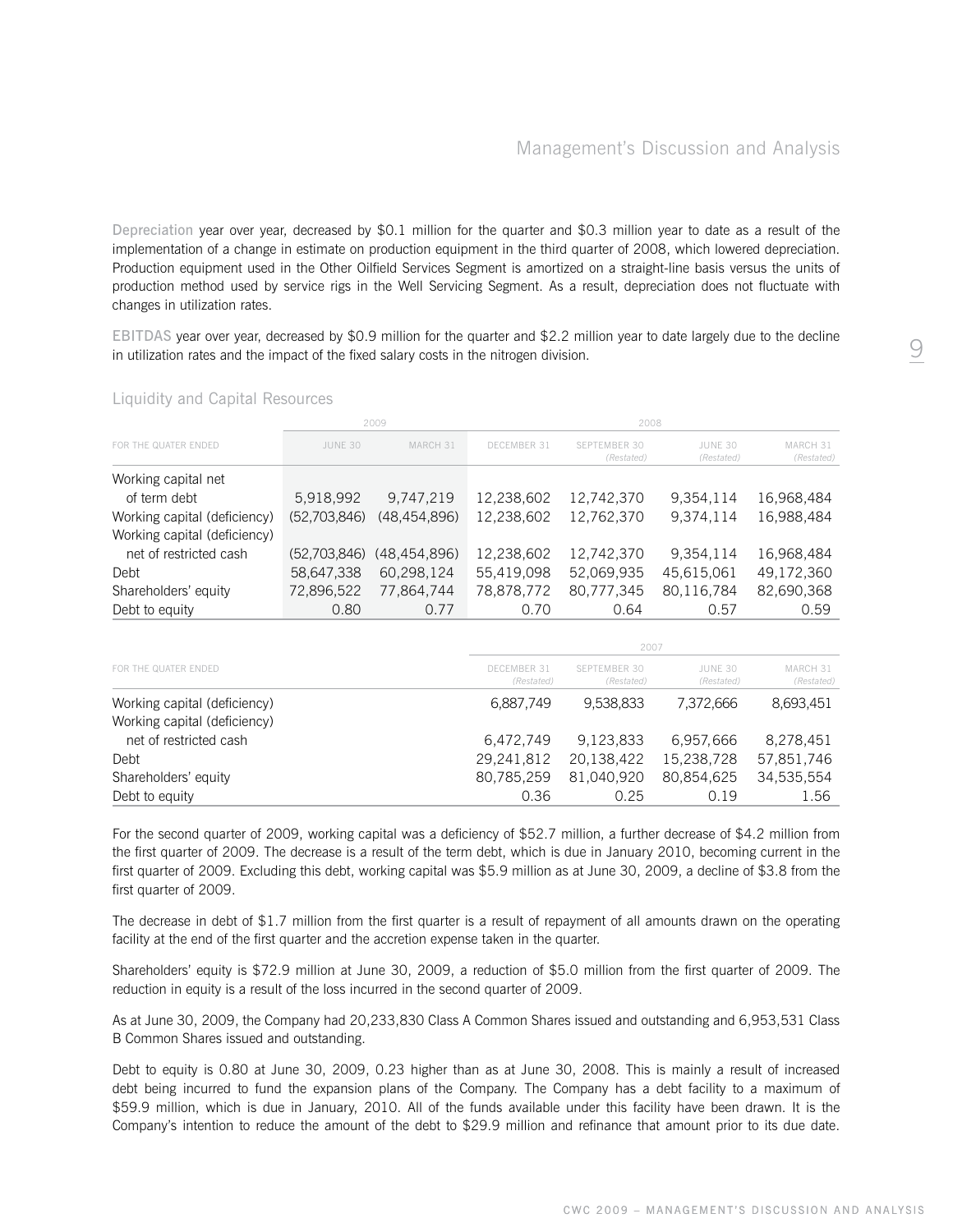A rights offering was approved by the Company on August 24, 2009, which will result in proceeds of \$30 million to reduce the loan amount prior to refinancing. This Offering is being supported by the Company's largest shareholder, Tricap Partners II L.P., by agreeing to backstop the Offering. Tricap has agreed, subject to the completion of due diligence, to acquire any Class A Shares not issued under the basic subscription rights of other shareholders. This provides assurance to the Company that it will receive the full required \$30 million Offering. Should the Company be unable to find suitable refinancing prior to the due date, the Company will evaluate all options availabe to it, including the possible sale of certain assets sufficient to reduce the amount of the debtoutstanding to an amount that would make refinancing possible. The Company is currently in default of covenants under this facility and the Company has received a waiver until August 31, 2009. As a result of the default the lender has elected to exercise the right to charge the default interest rate which is an increase of five percent (5%) over the current prime plus 2.75%.

On August 24, 2009, the Company approved a rights offering for proceeds of \$30 million. These funds will be used to reduce the term debt to \$29.9 million, an amount at which refinancing is likely. The rights offering is expected to close late in the fourth quarter and the Company is moving ahead with refinancing the remaining debt amount.

As at June 30, 2009, the Company is committed to additional payments totalling \$4.8 million to complete the capital build program initiated in the third quarter of 2008. These remaining amounts are to be funded through operating cash flows as the term debt has been drawn to the full amount available as at June 30, 2009. The Company has been able to negotiate a postponement of the delivery of two units and the related support equipment under the build program, totalling \$3.5 million until later in the third or fourth quarters of 2009. On August 4, 2009 the Company completed the sale of two complete service rigs and related support equipment to a third party for proceeds of \$5.4 million. The purchaser will be relocating the equipment outside of Canada and the agreement states they cannot operate the equipment within Canada for four years from the date of sale. The \$5.4 million in proceeds from the sale will be used to satisy the outstanding capital commitments.

In addition to term debt, the Company has an operating line available to a maximum of \$15 million, marginalized for trade receivables to fund operations. As at June 30, 2009, no amounts are outstanding on this line and a maximum of \$3.4 million is available after marginalizing for accounts receivable.

Changes in cash are outlined as follows:

|                                           |     | THRFF MONTHS FNDFD JUNF 30 |                    | SIX MONTHS ENDED JUNE 30 |    |                    |  |
|-------------------------------------------|-----|----------------------------|--------------------|--------------------------|----|--------------------|--|
|                                           |     | 2009                       | 2008<br>(Restated) | 2009                     |    | 2008<br>(Restated) |  |
| Cash flow from operating activities       | \$. | 4,095,351                  | \$<br>7,152,805    | \$<br>2,915,735          | \$ | 485,264            |  |
| Less: Change in non-cash working capital  |     | 6,435,837                  | 6,622,326          | 3,084,763                |    | (6,200,948)        |  |
| Funds from operations                     |     | (2,340,486)                | 530,479            | (169, 028)               |    | 6,686,212          |  |
| Cash invested in acquisition of equipment |     | (1,455,821)                | (4,357,806)        | (8,385,249)              |    | (19,900,395)       |  |
| Proceeds on sale of assets                |     | 100,000                    |                    | 127,000                  |    | 14.095             |  |
| Decrease in restricted cash               |     |                            |                    |                          |    | 395,000            |  |
| Repurchase of common shares               |     |                            | (13, 195)          | (29,037)                 |    | (40, 222)          |  |
| Transaction costs                         |     |                            |                    |                          |    | (306)              |  |
| Repayment of debt                         |     | (2,171,509)                | (4,000,000)        | (100,000)                |    | (4,000,000)        |  |
| Issuance of debt                          |     |                            | 1,218,196          | 2,300,000                |    | 21,176,530         |  |
| Increase (decrease) in cash               | \$  | 568.021                    | \$                 | \$<br>(3, 171, 551)      | \$ | (1.870.034)        |  |

# Significant Agreements

During the third quarter of 2008, a new capital build program was initiated that will result in seven (7) additional service rigs being added to the Company's fleet through 2009. As at June 30, 2009, the Company is committed for an estimated \$4.8 million upon completion and delivery of equipment in various stages of construction.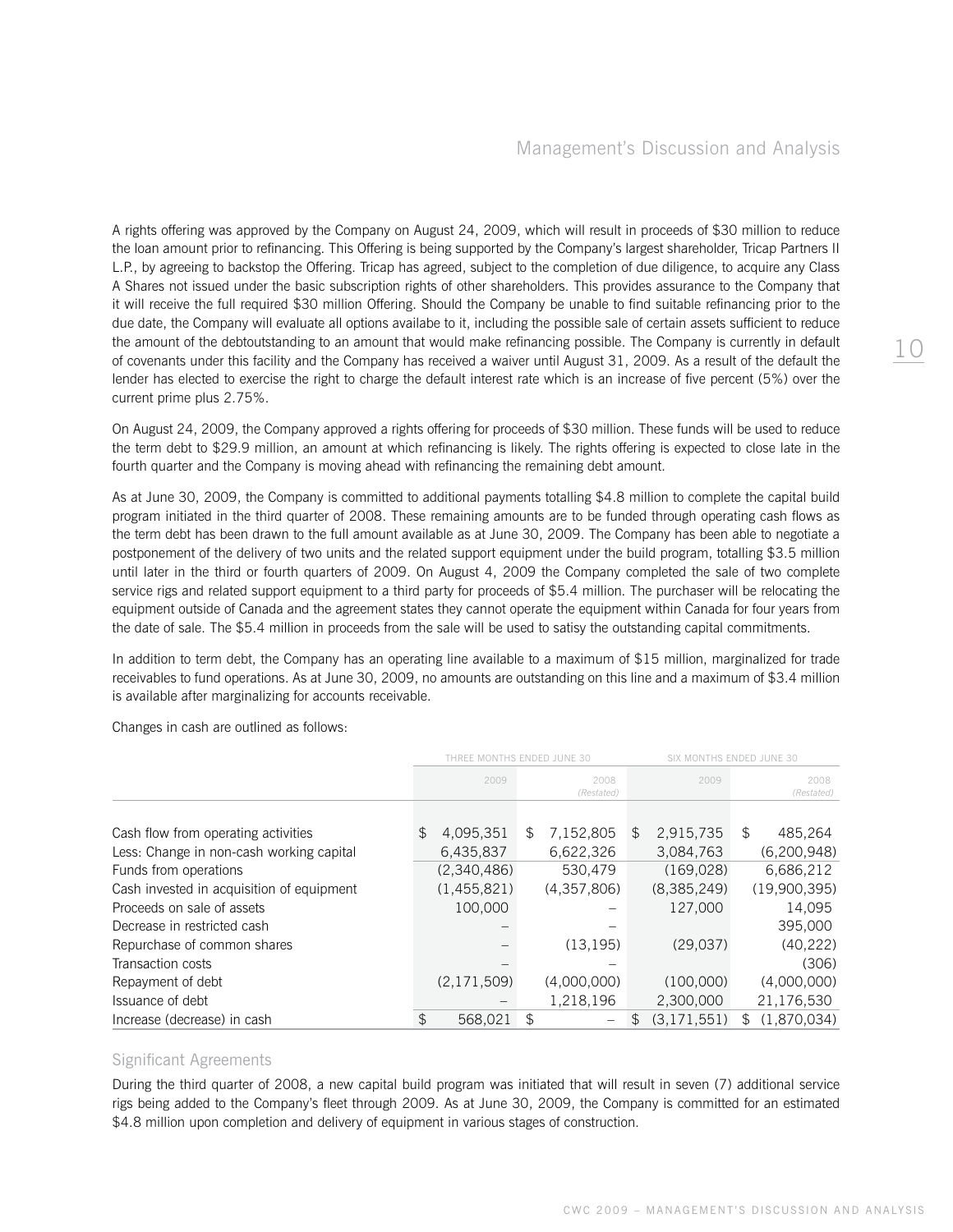11

### Contractual Obligations and Commitments

The Company is committed to the repayment of its long-term debt in January, 2010, including principal and interest. The Company is currently evaluating all options to refinance the term debt.

The Company is also committed to pay \$0.40 per outstanding warrant, which warrants expire on January 25, 2010. The maximum cost to the Company relating to the commitment to pay out the warrants is \$1.2 million. The discounted value of this obligation has been reflected as a liability in the financial statements.

#### Outlook

The number of shares tendered under the take-over proposal by Tricap Partners at the end of the second quarter did not meet the required number of shares under the offer and as a result Tricap did not take up and pay for any shares. The shareholder base did not change as a result of the proposal.

The outlook for the remainder of 2009 continues to remain uncertain as oil prices remain volatile and gas prices remain depressed. The Company plans to continue its marketing campaign and is focusing on new customers and the marketing of integrated services.

The rig build program has four remaining rigs to be received at the end of the second quarter. Two were received early in the third quarter and the final two will be received later in the third quarter. Subsequent to the close of the quarter, two complete rig packages were sold to a Canadian drilling contractor with international operations which is relocating the equipment outside of Canada. The proceeds from the sale will be used to fund the remaining capital commitments under the build program and the 2009 capital program.

The Company will continue to focus on the challenge of negotiating its term credit facility which matures in January, 2010. The Company acknowledges this challenge, however, management believes that the Company has the ability to replace or negotiate this facility prior to the due date. On August 24, 2009, the Company approved a rights offering totaling \$30 million the proceeds from which will be used to reduce the term debt to \$29.9 million, an amount which is likely to be refinanced.

#### Critical Accounting Estimates

This MD&A of the Company's financial condition and results of operations is based on the financial statements which are prepared in accordance with Canadian generally accepted accounting principles ("GAAP"). The presentation of these financial statements in conformity with Canadian GAAP requires management to make estimates and assumptions that affect the reported amounts of assets, liabilities and the disclosure of contingent liabilities at the date of the financial statements and the reported revenues and expenses during the reporting period. These estimates are based on experience and assumptions that are believed to be reasonable under the circumstances. Although care has been taken, anticipating future events can not be done with certainty, therefore actual results may vary from these estimates over time as more accurate information is available and as the Company's operating environment changes.

Future Operations: The Company currently has a debt facility to a maximum of \$59.9 million due on January 26, 2010. As at June 30, 2009, \$59.9 million was drawn on the facility. Recent market events, including disruptions in credit markets and the deterioration of global economic conditions resulted in significant declines in commodity prices. This impacted the Company through lower than anticipated utilizations, which impaired the Company's ability to generate cash flows from operations sufficient to settle the obligation or reduce it to a lower amount more likely to be re-financed. In addition, the operating line the Company entered into ceases to be committed in November of 2009. As at June 30, 2009, no amount is outstanding on the line. The Company anticipates that it will be in breach of covenants on both facilities throughout 2009. As a result, a waiver was obtained from the lender of the term facility until August 31, 2009. Under the terms of the credit facility the lender has elected to begin charging the Company the default interest rate, an additional five percent (5%) per annum over and above the current prime plus 2.75%. The lender of the operating line of credit provided a waiver for the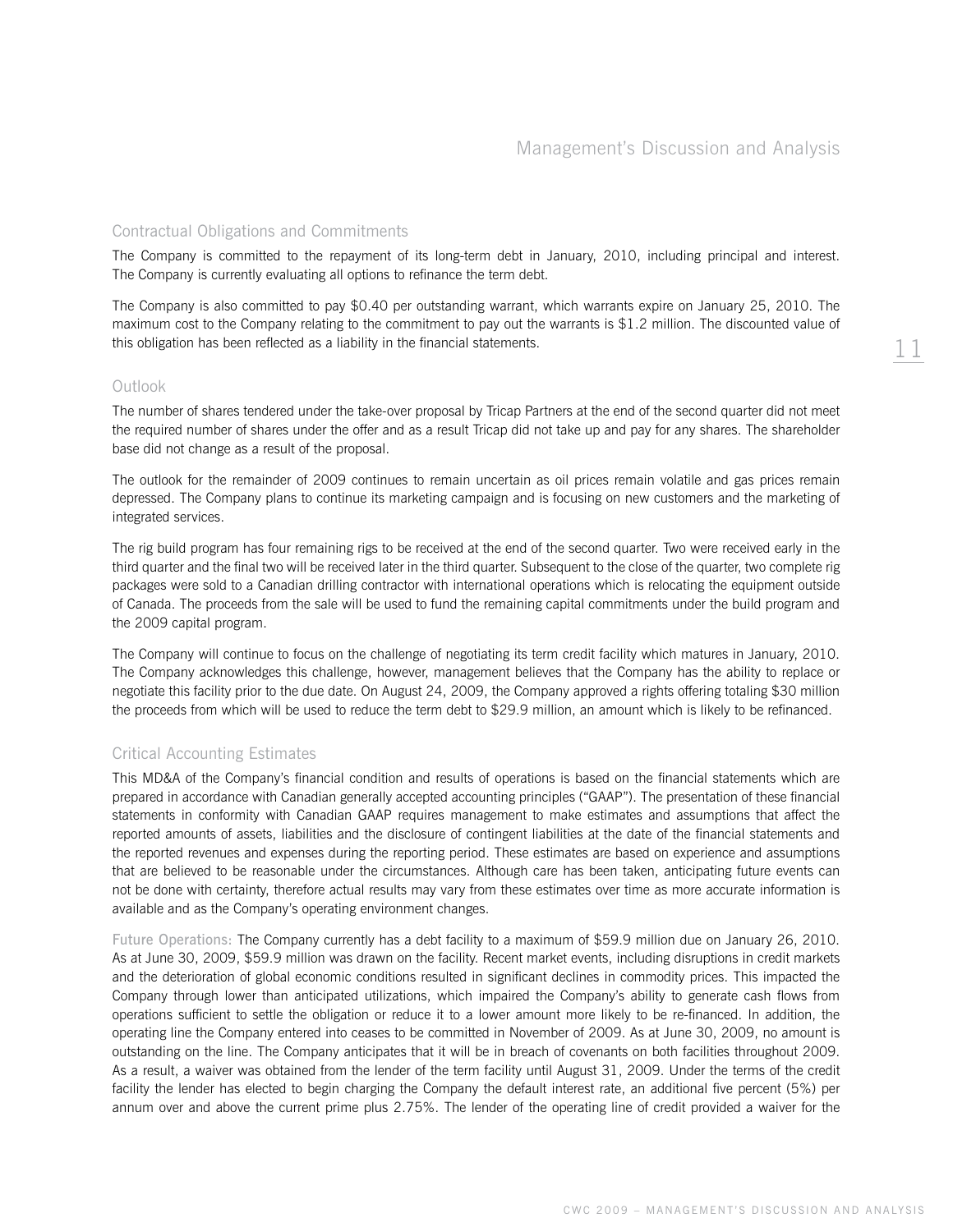period ended June 30, 2009. Given the reduced access to credit and equity markets in the current economic environment there can be no assurance that these facilities will be re-negotiated or replaced with alternate facilities on terms suitable to the Company. To help manage liquidity, management has postponed delivery of the final two rigs and related support equipment under the capital build program and postponed all other capital expenditures approved under the 2009 capital budget until market conditions improve. On August 24, 2009, the Company approved a rights offering totaling \$30 million, proceeds from which will be used to reduce the debt to \$29.9 million, an amount that is more likely to be refinanced prior to the due date. This Offering is being supported by the Company's largest shareholder, Tricap Partners II L.P., by agreeing to backstop the Offering. Tricap has agreed, subject to the completion of due diligence, to acquire any Class A Shares not issued under the basic subscription rights of other shareholders. This provides assurance to the Company that it will receive the full required \$30 million Offering. Further declines in commodity prices could adversely affect management's ability to refinance or re-negotiate the facilities and settle their obligations.

The Company's continuation as a going concern is ultimately dependent upon its future financial performance, which will be affected by general economic conditions, availability of debt and/or equity to finance operations, commodity prices, industry activity and other factors, many of which are beyond the Company's control.

Impairment of Long-Lived Assets: Long-lived assets, including property and equipment and intangible assets, comprise a majority of the Company's assets. Management reviews the carrying values of these assets for impairment periodically or whenever events or changes in circumstance indicate that their carrying value may not be recoverable. When this occurs management performs various tests to see if the net carrying value differs from fair value, and if the fair value is less than the carrying value the asset would be considered to be impaired and an impairment loss would be recognized to reduce the asset's carrying value to its estimated fair value. The downturn seen in the latter part of 2008 was seen as such a circumstance and as a result a test for impairment of intangible assets was conducted at that time and no write down was required. Management will continue to closely monitor the possibility of impairment throughout the downturn.

Depreciation and Amortization: The Company's property, plant, equipment and intangibles are depreciated and amortized over estimated useful life using both straight line and unit-of-production methods.

The estimates may change over time as more useful information becomes available, market conditions shift or other factors change the estimated useful life of the assets.

Stock Based Compensation: Stock based compensation expense associated with the stock-option rights granted to directors and employees is calculated based on assumptions using the Black-Scholes option pricing model to produce an estimate of compensation. This estimate may vary due to changes in the Black-Scholes variables, which include the risk free rate of return, the share price volatility and the rates of forfeiture.

#### Risk Management

Business Risk: Activity in the oil and gas industry is subject to a range of external factors that are difficult to actively manage, including resource demand, commodity pricing and climate. The Company seeks to mitigate these risks by maintaining a strong balance sheet and remaining responsive to changes in industry dynamics.

The Company has a comprehensive insurance policy to help safeguard its assets, operations and employees. This is reviewed annually and revised as changes in circumstances warrant.

Credit Risk: The Company's policy is to enter into agreements with customers that are well-established and well-financed within the oil and gas industry. There is always a risk relating to the financial stability of customers and their ability to pay. Management will continue to periodically asses the credit worthiness of all its customers and views the credit risk on its accounts receivable as normal for its industry.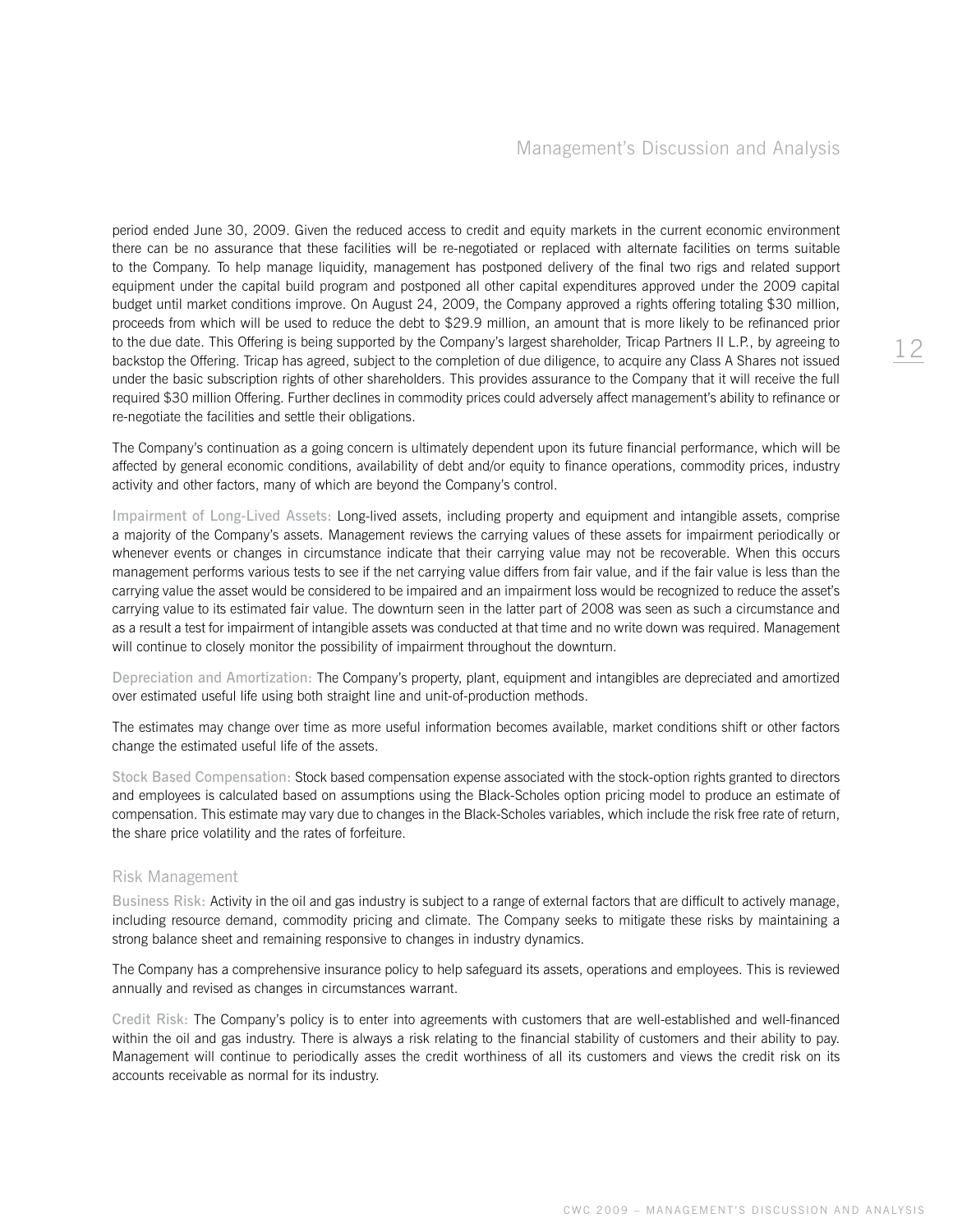During the second quarter of 2009, in the opinion of management, decreased liquidity left two customers with potentially insufficient funds to settle obligations. As a result, bad debt expense of \$41,951 and \$187,888 was provided for in the three and six months ended June 30, 2009, respectively.

It is anticipated that the current economic downturn will continue throughout most of 2009 and as a result, there is a potential for increased credit risk as companies struggle to meet obligations as access to capital markets and debt financing becomes increasingly difficult. To mitigate this risk in light of current circumstances, management has focused their marketing efforts with larger companies that have strong balance sheets and positive cash flows.

Liquidity Risk: Liquidity risk relates to the risk that the Company will encounter difficulty in meeting its financial obligations. The credit facilities available consist of a term facility to a maximum of \$59.9 million maturing on January 26, 2010, and a short-term operating line of credit to a maximum of \$15 million. Term facilities are used to fund capital acquisitions and the short-term line of credit is used to settle current obligations such as accounts payable. As a result of the long term debt facility expiring in January 2010, the Company must refinance this facility through a replacement facility, an issuance of equity or a combination of the two as the projected cash flow in 2009 will not be sufficient to retire the facility.

The Company may be exposed to liquidity risk if it is unable to collect its trade accounts receivable balances in a timely manner, which could in turn impact the Company's long-term ability to meet commitments under its current facilities. In order to manage this liquidity risk, the Company actively monitors all accounts receivable to maintain accounts outstanding over 60 days to less than 25 percent of the total balance. As at June 30, 2009, the balance of trade accounts receivable in excess of 90 days was \$561,858, representing approximately 11% of the trade accounts receivable balance. Of this amount, \$94,455 has been provided for as an allowance for bad debts. A structure is maintained that focuses on growth of the Company while ensuring viability for stakeholders. Finally, in an effort to combat the seasonality of the oilfield business and reduce long-term liquidity risk exposure, the Company regularly reviews its cash availability and whenever the conditions permit, the excess cash is applied to the debt outstanding.

Market Risk: Market risk is comprised of foreign currency risk and interest rate risk.

Foreign Currency Risk: Foreign currency risk arises from the fluctuations in foreign exchange rates and the degree of volatility of these rates relative to the Canadian dollar. The Company is not significantly exposed to foreign currency risk.

Interest Rate Risk: The Company manages its exposure to interest rate fluctuations through the issuance of a combination of variable and fixed rate borrowings. During 2008, with declining interest rates occurring and being expected to continue throughout 2009, the decision was made to enter all debt into variable rate terms. This policy is expected to continue throughout 2009 and will be evaluated regularly based on changing market conditions and it is anticipated that a fixed rate contract will be entered into when refinancing of the term debt occurs. For the three and six months ended June 30, 2009, a one percent change in the prime lending rate would have impacted the net loss by \$149,589 and \$296,957.

Supplier Risk: In the past, the Company had a large portion of its service rigs and associated equipment manufactured by a single provider. In order to mitigate the risk of short-term vulnerability should the supplier experience unusual production disruptions or labour disputes, the Company commenced utilizing several suppliers to provide various components of a total package. Suppliers are selected for various components based on their reputation in their respected industry, and the price and quality of the product produced.

Seasonal Risk: The level of activity in the oilfield service industry is influenced by seasonal weather patterns. During the spring months, wet weather and the spring thaw make the ground unstable. Consequently, municipalities and provincial transportation departments enforce road bans that restrict the movement of service equipment, which reduces activity levels and places an increased level of importance on the location of the Company's equipment prior to imposition of road bans. The timing and length of road bans is dependent on the weather conditions leading to the spring thaw and weather conditions during the thaw period. The Company's business results depend, at least in part, upon the severity and duration of the Canadian winter and the spring thaw, which may lead to reduced oil and gas exploration activity and corresponding declines in the demand for the Company's service equipment during those times.